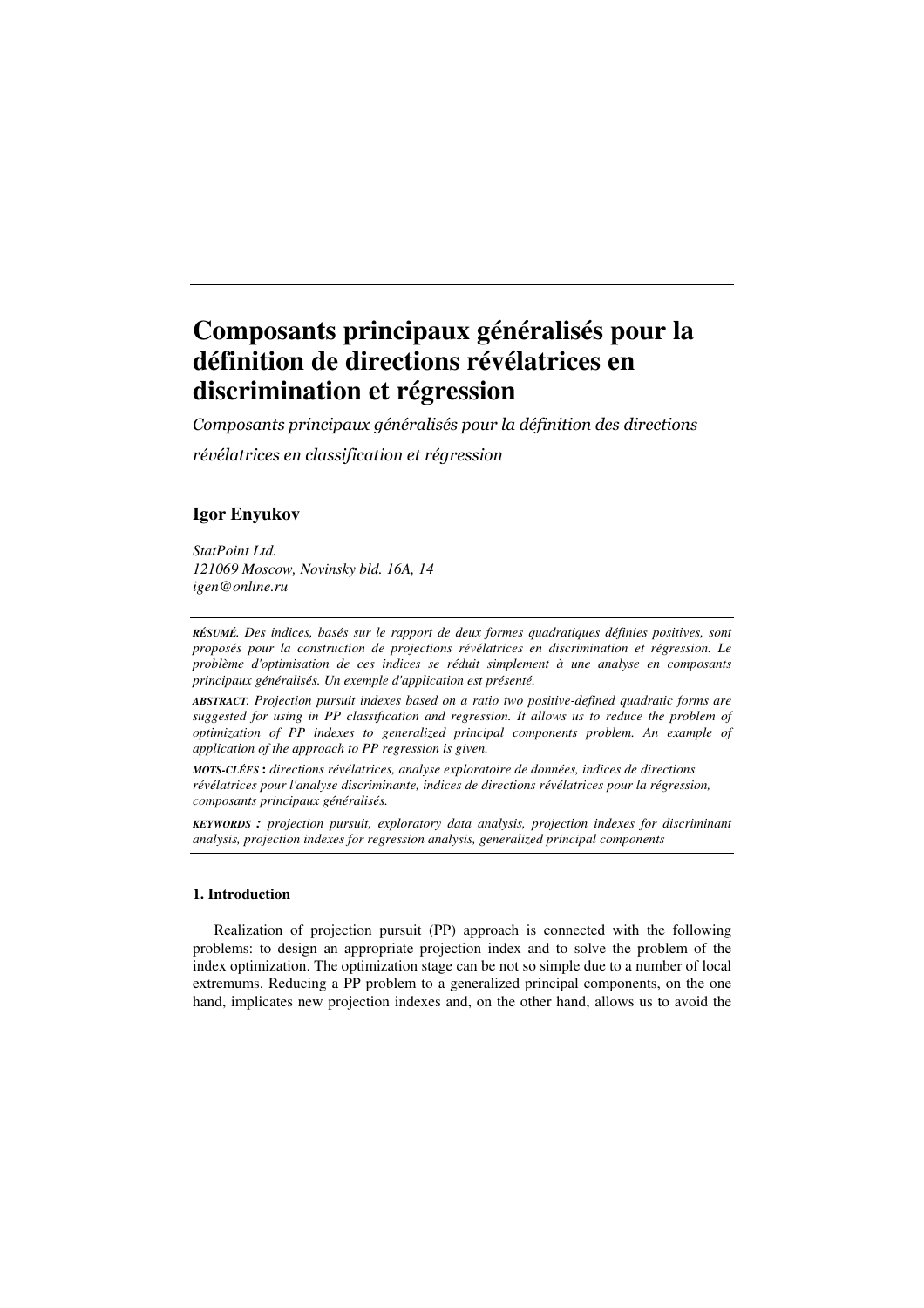#### 2 Actes journées de Statistique 2003

local extremum problem. For this aim the indexes should be designed as a ratio of two positive defined quadratic forms. Then instead of solving an optimization problem, we can use generalized eigenvectors approach (Yenyukov, 1988, Caussinus et al.,1990, Yenyukov, 1992) which always leads to the global extremum. In this paper the approach is applied to exploratory PP in discriminant and regression analysis.

### 2. Projection index for discriminant analysis problem

In the discriminant analysis situation there are M classes of objects, which are presented by M training sets of p-dimensional vectors. The problem is to get some decision (classification) rule which allows us to classify p-dimensional vectors to one of the M classes with minimal error. If p-dimensional objects of each class follow pdimensional normal distribution and all within-class covariance matrices are similar (so, classes are different only by their mean values vectors) the best way is to use canonical discriminant analysis (CDA). In particularly, for data projecting with keeping the between-class structure the canonical projection vectors  $V_1, ..., V_{M-1}$  can be used. They are defined as eigenvectors of the generalized eigenvectors problem $(S - lW)V = 0$ , where  $S$  is total covariance matrix (or an estimate of it), and  $W$  is within classes covariance matrix(or an estimate). There are  $min(M, p-1)$  eigenvalues which are more than 1.

Below we give a description of some generalization of the approach when the CDA conditions are not true.

Assume the size of *i*-th  $(i=1,2,...,M)$  group is  $n_i$  and define the number of the nearest neighbors(NN)  $\boldsymbol{k}$ . Fix *i*-th training set. For each object  $X_j$  of this set look for its  $k$  NN. We will look for them through all the training sets until the number  $k$  is reached or an object from another training set (not  $i$ -th) is found. So the real number of the found NN  $(k_j)$  can be less than k, but all of them are from *i*-th training set. Estimate a covariance matrix  $\widetilde{\mathbf{W}}_{ij}$  as follows

k

$$
\widetilde{\mathbf{W}}_{ij} = \sum_{l=1}^{k_j} (X_{jl} - X_j)' (X_{jl} - X_j), \text{ where } X_{jl} \text{ is } l\text{-th NN of } X_j.
$$

Then define kNN-based within-group covariance matrix of  $i$ -th set as the sum

$$
\widetilde{\mathbf{W}}_i = \sum_{j=1}^{n_i} \widetilde{\mathbf{W}}_{ij} / k(i)
$$
, where k(i) is the total number of NN for objects from *i*-th set.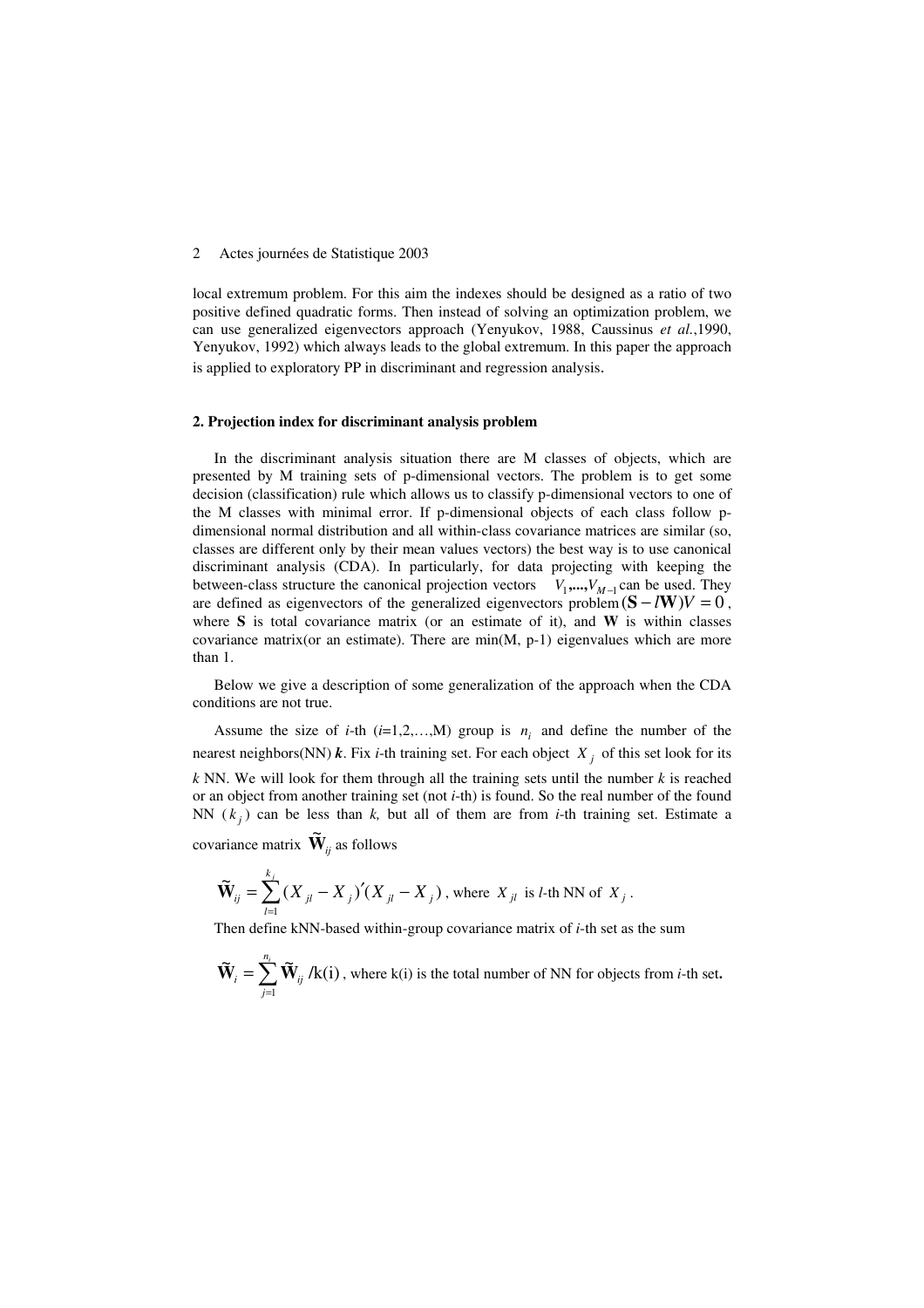Repeating the procedure for all the training sets we have as a result the pooled kNNbased within-covariance matrix

$$
\widetilde{\mathbf{W}} = (\widetilde{\mathbf{W}}_i + \dots + \widetilde{\mathbf{W}}_M) / \mathbf{M}
$$

The projection vectors  $U_1, U_2, \ldots$  we are interested can be found now as solution of the following generalized eigenvectors problem (with maximal eigenvalues)

$$
(\mathbf{S} - l\widetilde{\mathbf{W}})U = 0
$$

The projections keep the kNN-topology found in p-dimensional space in the projection (one-, two-, three-dimensional) space. In fact the vectors are solutions of the problem of maximizing the ratio of two quadratic forms

# $\lambda = U' S U / U' \widetilde{W} U$

The numerator of the ratio is proportional to the sum of the distances between-all pairs of the points projected from p-dimensional space on vector  $U$ . At the same time the denominator is proportional the sum of the distances between projections of NN.

After the projections are defined they can be used for visual inspection of between class relations and for designing a decision rule by means of a kind of interactive graphic procedure. Another possibility is to create a classification rule using the projections as input variables of a neural network.

### 3. PP regression

The method for approximating a regression function with the help of PP was proposed in (Friedman J.H. et al., 1981). Assume we have a sample of size n from  $(p+1)$ -dimensional distribution  $(y_i, X_i)$   $(i = 1,...,n)$  and we want to fit a regression function of variable y on  $p$  components of vector  $X$  in the form:

$$
y = \sum_{i=1}^{m} g_i(U'_i X) + \varepsilon
$$
, where  $g_i()$  are unknown functions,  $U_i$  unknown vectors,

m the number of vectors. Here we will regard the case  $m = 1$ .

To apply the above developed method to the regression problem let's form two artificial classes (groups) by using the dependent variable y as a grouping variable.

The first class is defined as the set of objects for which y-value is more than its mean value  $(y-m(y) > 0)$ , and the second class is formed by such vectors for that yvalue is less than its mean value  $(y-m(y) < 0)$ . Of course, it is possible to organize any reasonable number of groups using y as a grouping variable.